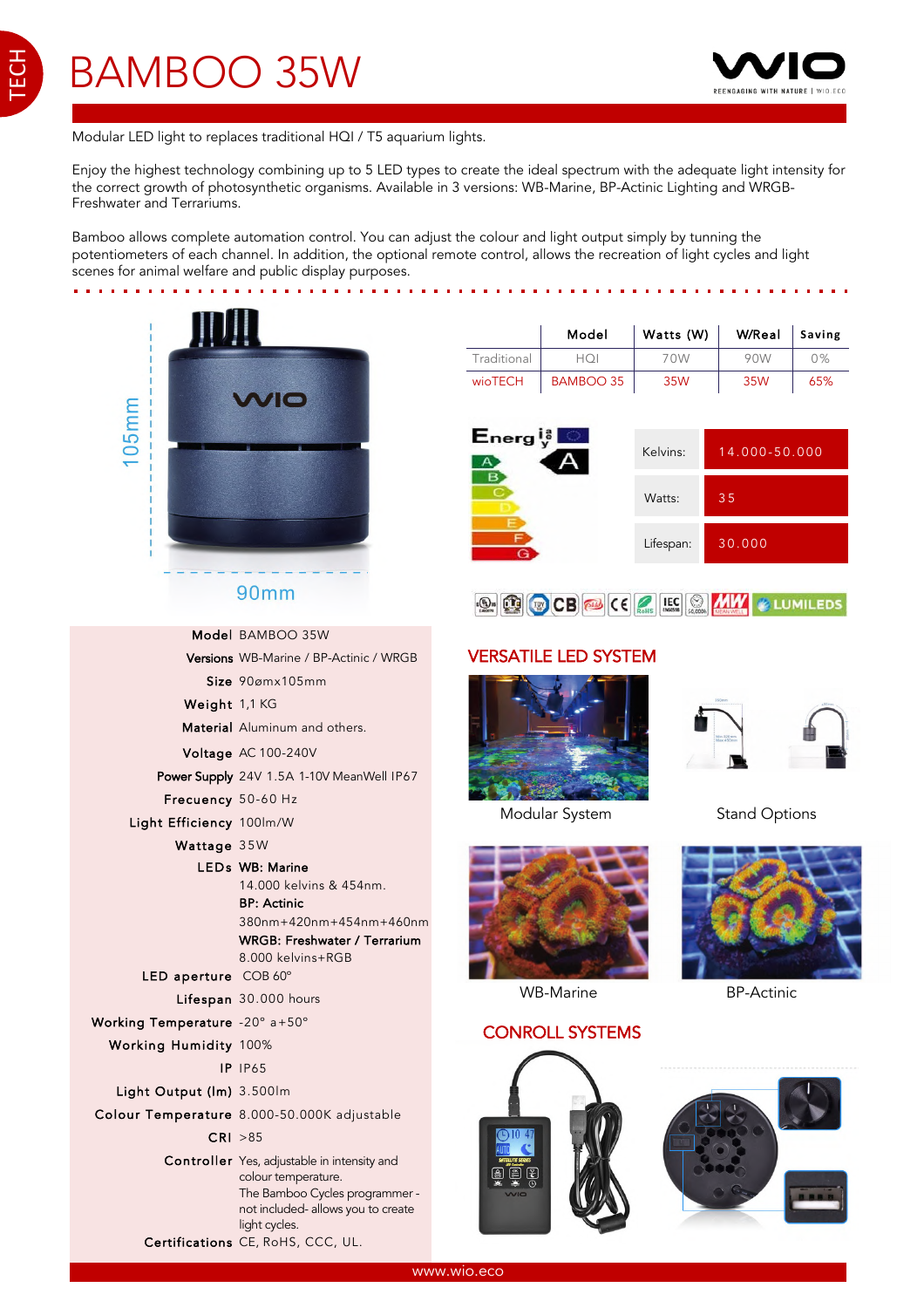TECH



 $\sim 1000$  km s  $^{-1}$ 

Modular LED light to replaces traditional HQI / T5 aquarium lights.

Enjoy the highest technology combining up to 5 LED types to create the ideal spectrum with the adequate light intensity for the correct growth of photosynthetic organisms. Available in 3 versions: WB-Marine, BP-Actinic Lighting and WRGB-Freshwater and Terrariums.

Bamboo allows complete automation control. You can adjust the colour and light output simply by tunning the potentiometers of each channel. In addition, the optional remote control, allows the recreation of light cycles and light scenes for animal welfare and public display purposes.

|                                |                                                                                                                                                                                                  |                                                | Model                       | Watts (W) |     |
|--------------------------------|--------------------------------------------------------------------------------------------------------------------------------------------------------------------------------------------------|------------------------------------------------|-----------------------------|-----------|-----|
|                                |                                                                                                                                                                                                  | Traditional                                    | HQI                         | 150W      |     |
|                                | WIO                                                                                                                                                                                              | wioTECH                                        | <b>BAMBOO 35</b>            | 70W       |     |
| $135$ mm                       |                                                                                                                                                                                                  | $\mathsf{E}_{\mathsf{nerg}}$ is $\blacksquare$ |                             |           |     |
|                                |                                                                                                                                                                                                  |                                                |                             | Kelvins:  | 14  |
|                                |                                                                                                                                                                                                  |                                                |                             | Watts:    | 70  |
|                                |                                                                                                                                                                                                  |                                                |                             | Lifespan: | 30  |
|                                | <b>105mm</b>                                                                                                                                                                                     |                                                |                             |           |     |
|                                | Model BAMBOO 70W                                                                                                                                                                                 |                                                | <b>VERSATILE LED SYSTEM</b> |           |     |
|                                | Versions WB-Marine / BP-Actinic / WRGB                                                                                                                                                           |                                                |                             |           |     |
|                                | Size 105ømx135mm                                                                                                                                                                                 |                                                |                             |           |     |
| Weight 1,5 KG                  |                                                                                                                                                                                                  |                                                |                             |           |     |
|                                | <b>Material</b> Aluminum and others                                                                                                                                                              |                                                |                             |           |     |
|                                | Voltage AC 100-240V<br>Power Supply 24V 3A 1-10V MeanWell IP67                                                                                                                                   |                                                |                             |           |     |
| Frecuency 50-60 Hz             |                                                                                                                                                                                                  |                                                |                             |           |     |
| Light Efficiency 100lm/W       |                                                                                                                                                                                                  |                                                | Modular System              |           | Sta |
| Wattage 70W                    |                                                                                                                                                                                                  |                                                |                             |           |     |
|                                | <b>LEDs</b> WB: Marine<br>14.000 kelvins & 454nm.<br><b>BP: Actinic</b><br>380nm+420nm+454nm+460nm<br>WRGB: Freshwater / Terrarium<br>8.000 kelvins+RGB                                          |                                                |                             |           |     |
| LED aperture COB 60°           |                                                                                                                                                                                                  |                                                |                             |           |     |
|                                | Lifespan 30.000 hours                                                                                                                                                                            |                                                | <b>WB-Marine</b>            |           | в   |
| Working Temperature -20° a+50° |                                                                                                                                                                                                  |                                                | <b>Controll systems</b>     |           |     |
| Working Humidity 100%          |                                                                                                                                                                                                  |                                                |                             |           |     |
|                                | <b>IP IP65</b>                                                                                                                                                                                   |                                                |                             |           |     |
| Light Output (lm) 7.000lm      |                                                                                                                                                                                                  |                                                |                             |           |     |
|                                | Colour Temperature 8.000-50.000K adjustable                                                                                                                                                      |                                                |                             |           |     |
|                                | CRI > 85                                                                                                                                                                                         |                                                |                             |           |     |
|                                | Controller Yes, adjustable in intensity and<br>colour temperature.<br>The Bamboo Cycles programmer -<br>not included- allows you to create<br>light cycles.<br>Certifications CE, RoHS, CCC, UL. | M <sub>1</sub>                                 |                             |           |     |
|                                |                                                                                                                                                                                                  |                                                |                             |           |     |

|                | Model     | Watts (W) | W/Real Saving |     |
|----------------|-----------|-----------|---------------|-----|
| Traditional    |           | 150W      | 180W          | 0%  |
| <b>wioTECH</b> | BAMBOO 35 | 70W       | 70W           | 65% |

| $\mathsf{Energy}_\mathsf{y}^\natural$ | Kelvins:  | 14.000-50.000 |
|---------------------------------------|-----------|---------------|
|                                       | Watts:    | 70.           |
|                                       | Lifespan: | 30.000        |



# VERSATILE LED SYSTEM



Modular System Stand Options





WB-Marine BP-ACTINIC